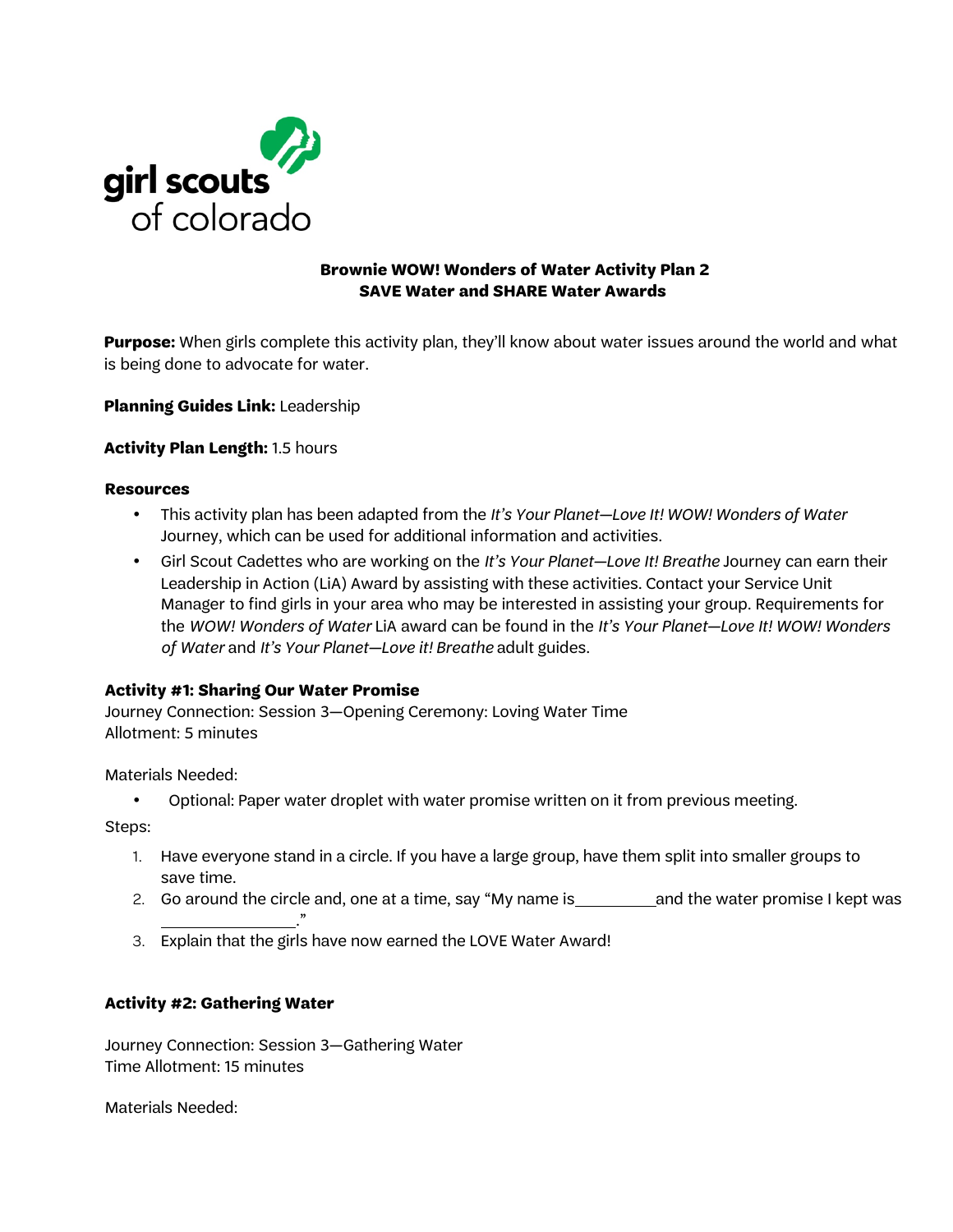- Pitchers (2)
- **Water**
- Small cups (2)
- Cones (4) (or you can use anything that the girls will be able to run around)
- Paper (8 pieces)
- Baby dolls (2)
- Tape
- Paper towels

## Prep Needed:

- Set up an area for the obstacle course in your meeting space as described below.
- Put two pitchers on the ground. They should be on opposite sides of the obstacle course area. One pitcher should be empty. This will serve as the start of the obstacle course. The other pitcher should be full and will serve as the "well" where girls will collect water.
- Put the cups and baby dolls by the empty pitcher.
- Create two clear paths of paper for the girls to step on, but only one path around the four cones. Secure the paper to the floor with tape.
- If you have more than 16 girls, you should set up an additional obstacle course in the interest of time.



Steps:

1. Explain to girls that in some countries, it is difficult to find water. Often, wells are very far away. They may have run dry or contained contaminated water that could make a family sick. The small cups the girls will use represent large containers of water girls and women have to carry for many miles to get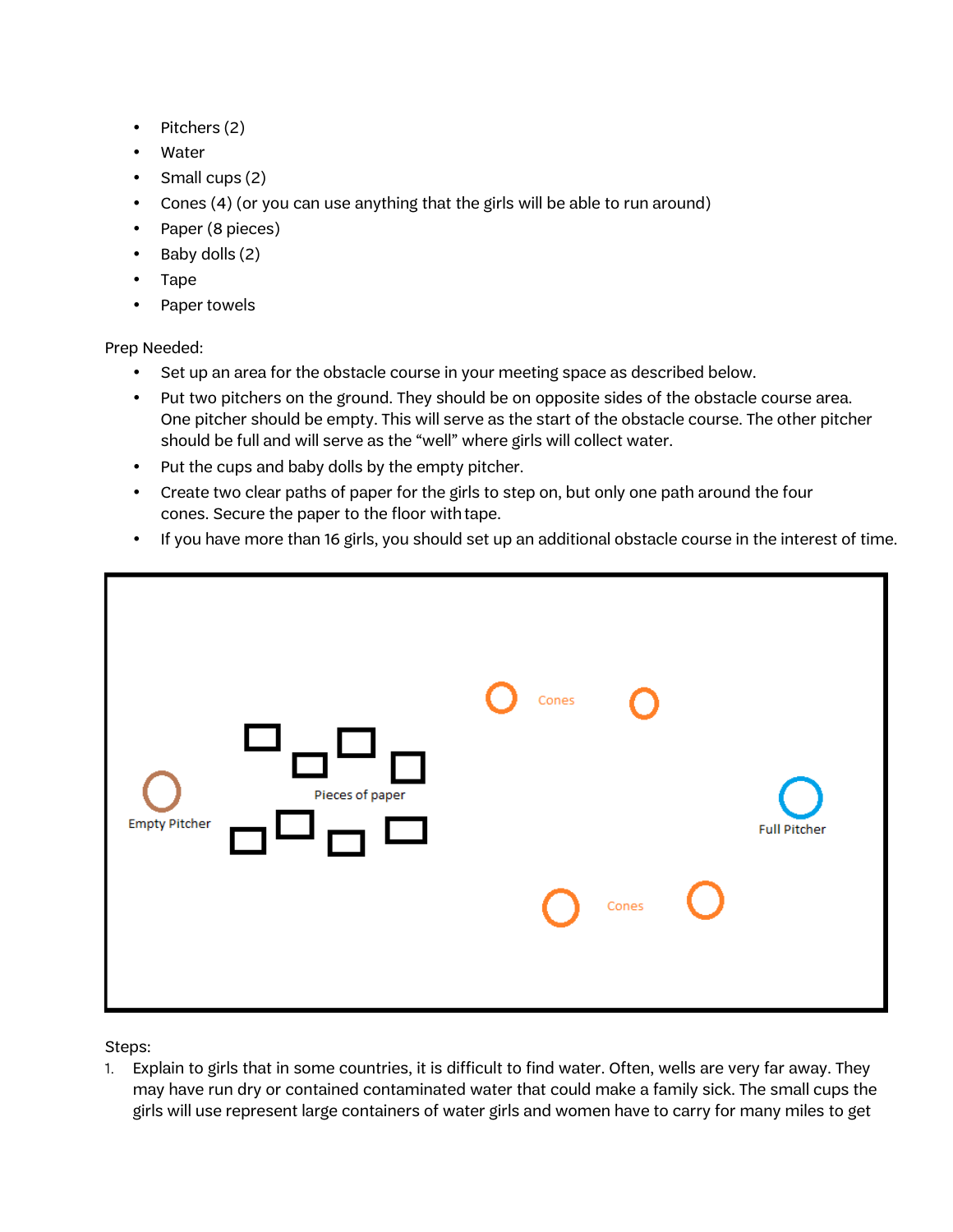water.

- 2. Split the girls into two teams. If the teams are uneven, have an adult helper participate. Explain that the two teams will be running an obstacle course against each other to collect water. They will take turns taking an empty cup to the "well" (full pitcher) on the other side of the room and adding it to their "water supply" (empty pitcher). They will have some challenges to face when they do this.
	- When many girls carry water they don't do it alone. As girls complete the obstacle course they will have to carry their "baby brother or sister" (baby doll) with them. When they finish putting their water in the empty pitcher, they will hand the doll and their cup to the next girl in line.
	- Tell the girls many people in the world don't have good shoes to protect their feet so they have to be careful where they step. In our obstacle course, the paper will represent spots that are safe to walk. Demonstrate walking by only touching your feet to the sheets of paper.
	- Often the road to the water is not straight and the girls have to take winding paths. In the obstacle course, girls will have to walk around four cones to represent the long path. Demonstrate how the girls should walk around the cones.
	- Often jugs are so large, girls can't carry them in their arms. Instead they put them on their head. For the obstacle course, each girl will use her hand to hold her "jug" (cup) on her head. Remind girls that water is a valuable resource so they don't want to spill any.
- 3. Have the girls take turns going through the obstacle course. The team that gets all their girls though the obstacle course first is the winner.

## **Activity #3: Advocates for Water**

Journey Connection: Session 4—Opening Ceremony: Heroines for Water Time Allotment: 15 minutes Materials Needed:

- Water Advocates sheets
- Writing utensils
- Optional: Scratch paper

## Steps:

- 1. Print out the Water Advocates sheets found at the end of this activity plan and place them on tables or the floor around the room. Place several writing utensils around each sheet. If your group has more than 10 girls, place some scratch paper at each sheet.
- 2. Explain to girls that part of earning their next award, the SHARE Water Award, is becoming an advocate for water. To help with this, they're going to learn about some girls and women who are already advocates for water.
- 3. Once you give girls instructions, have them split up and walk around the room reading the Water Advocates sheets. Each sheet has 1-2 questions on it. When they are done reading each sheet, they should write their answers on the sheet or the scratch paper near it and move on to another sheet.
- 4. As girls are reading and answering questions, cycle through the room and help girls who may have trouble reading or who need help brainstorming an answer. If a girl cannot come up with an answer, have her move to a new sheet and come back if she thinks of an answer.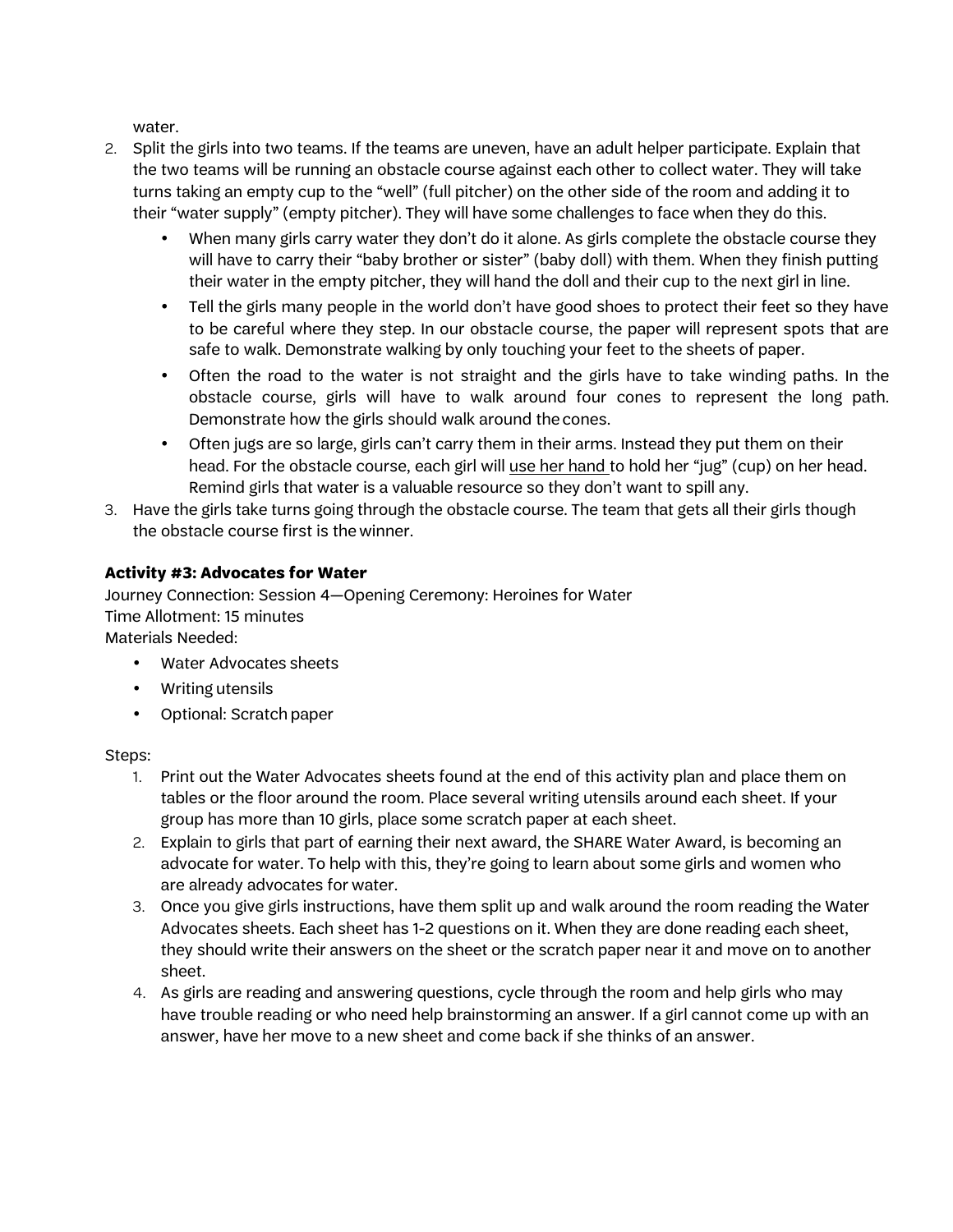- 5. Give the girls about 10 minutes to read and answer questions. They do not have to get to all the sheets. When time is up, gather as a group and read a few answers for each question aloud.
- 6. Save these sheets to use when your troop brainstorms their Take Action, SAVE Water, Projectideas.

# **Activity #4: Snack Chat**

Journey Connection: Questions link to Session 4 – Choosing a SAVE Project Time Allotment: 15 minutes

While enjoying a healthy snack of your choice, work with the girls to start brainstorming their SAVE project.

Have the girls take a few minutes to pass around the sheets they filled out and look at everyone's answers. Tell the girls that they will be doing a project to help water in their local community. The answers to the questions should have given them ideas to get them started. Here are some brainstorming questions to help them decide:

- How do we want to help water? Do we want to conserve it? Keep it clean? Protect water habitats?
- How can we accomplish this goal? Should we have a clean up project? Educate others? What did the water advocates we just learned about do to protect water?
- Who could we get to help us?
- You will earn the SHARE Award by sharing the results of our SAVE project with others? How can we measure the success of our project? Who can we share the results with?

## **Activity #5: Communicate for Water**

Journey Connection: Session 5: Communicate It Time Allotment: 10 minutes Materials Needed:

• Stopwatch

Steps:

- 1. Explain that for the SAVE Water Project, the whole group will become advocates for water. Part of being an advocate is being able to speak and communicate well so people believe in the cause and want to become advocates as well. By convincing people to help, we'll be able to save even more water.
- 2. Have the girls pair up and choose who is going to go first. Have the first person start talking about what they have learned about water. After thirty seconds, have the girls switch so the other partner talks.
- 3. After the second partner has finished, have the girls switch partners and do the same thing again. Each time they switch partners, give the girls a topic to talk about and a "good communication tip" to focus on during that turn. Have the girls keep switching until they're through all the tips.

Topics/Good Communication Tips:

- Talk about why they want to protect water while watching for bad habits like twiddling your fingers, shifting back and forth, etc.
- Talk about what you'd like to do to protect water while making eye contact.
- Talk about who you know that could help you with your project while making sure to talk loudly and clearly.
- Talk about who you could share your results with while making sure not to talk too fast.
- Talk about who they can teach about protecting water being confident, but kind.
- Talk about what you think is important to teach others about water while making sure not to say "um."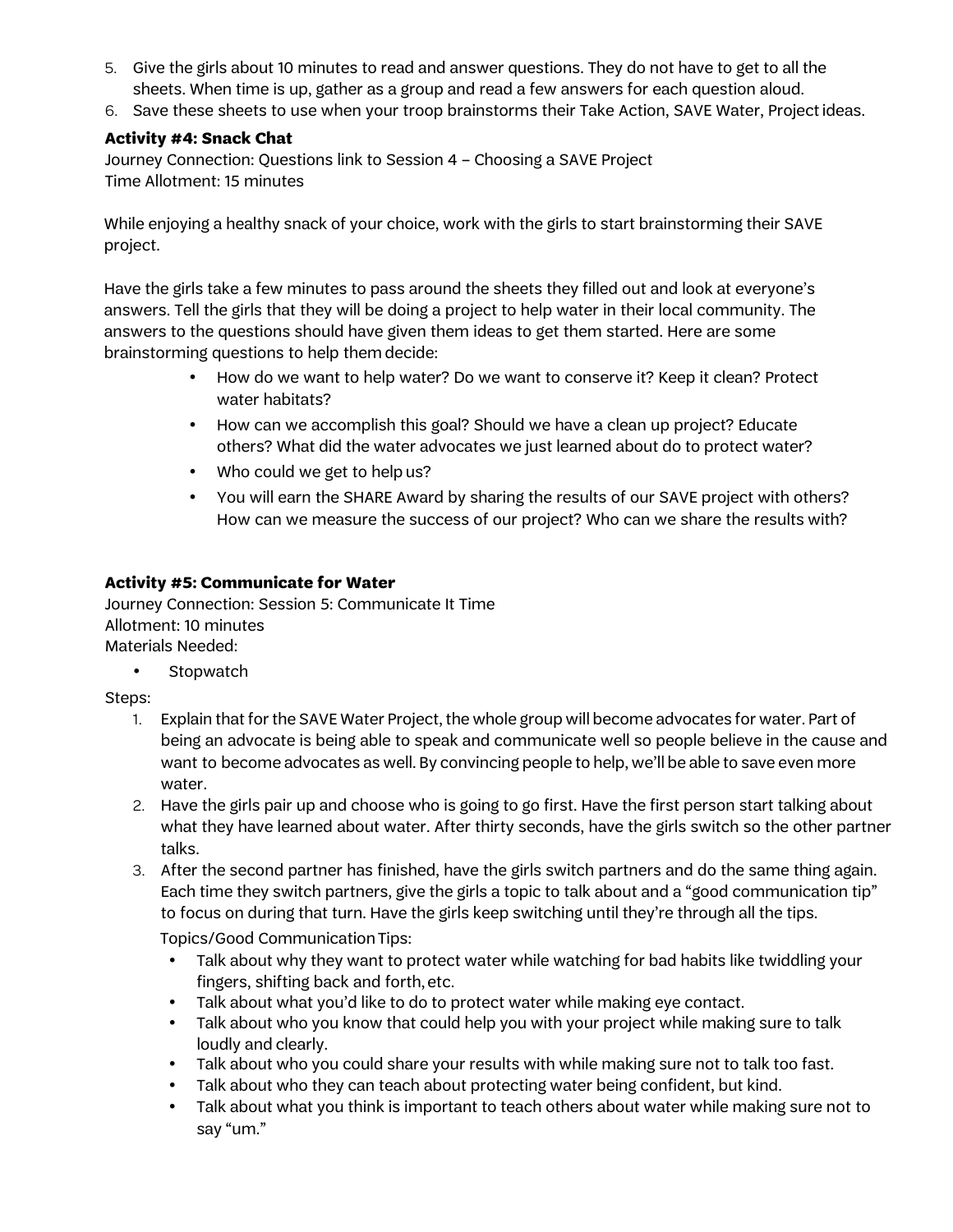- 4. When you have gone through all the tips, have the girls come together and sit down. Ask girls what it was like to have to communicate about water. Have them come up with their own communication tips.
- 5. If time allows, try to come to a decision about your SAVE and SHARE water projects.

# **More to Explore**

- Field Trip Ideas:
	- o Go to a water treatment facility and learn how we get clean drinking water.
	- o Visit a dam to find out how water is used to generate electricity.
- Speaker Ideas:
	- $\circ$  Invite a local environmentally friendly crafter to talk about what they do to protect water and other resources. This can be anyone who uses environmentally friendly methods or materials to make a product, including someone who sells natural soaps at the local farmer's market or someone who crochets with recycled plasticbags.

**Customize It!:** If your group wants to expand work on this award or simply try different activities, go for it! There are many ways to complete this award, including: Completing the activities as listed in the *Wow! Wonders of Water* Journey. completing this activity plan and take home activities, attending a councilsponsored event or customizing activities. Pick the one(s) that work best for your group. Girls will know they have earned the SAVE and SHARE Water Awards if:

- They understand and can share with others why water is important locally and globally.
- They understand what it means to be a water advocate.
- They complete a SAVE water project by doing something in their community to save water.
- They complete a SHARE water project by telling people about the impact of their SAVE water project and encouraging them to sign a water pledge.

Girls can continue their WOW! Wonders of Water Journey by completing a Take Action project to earn the SAVE Water Award, the SHARE Water Award and the WOW! Award.

**Moving to Take Action:** To complete the WOW! Wonders of Water Journey, girls plan and carry out a Take Action project that addresses the root cause of a community issue in a sustainable way. During the process, here are some things to think about.

- Girls should play an active part in determining the "what, where, when, how and why" of their project, but Girl Scout Brownies will need your support and guidance throughout the process.
- Help girls scale the project to a manageable size, so they can have a successful experience.
- Take Action projects are different than community service projects. Take Action projects pick up where short-term community service projects leave off and are long-term solutions, rather than short-term ones.
- Consider contacting Girl Scout Cadettes in your area to help with the Take Action project. This will help the Cadettes earn the Leader in Action (LiA) Award. See the *WOW! Wonders of Water* adult guide for more information.
- It's up to the girls to find a Take Action project that they are passionate about, but to get started, here are a few ideas:
	- $\circ$  Family project: Girls work with their families to develop a water-conservation plan. Girls and their families spend one month living their plans then work together to calculate how much water they saved. Girls present at their service unit leader meeting to share water conservation techniques and how much of an impact they made.
	- $\circ$  School project: Girls share ways to conserve water at their school and encourage their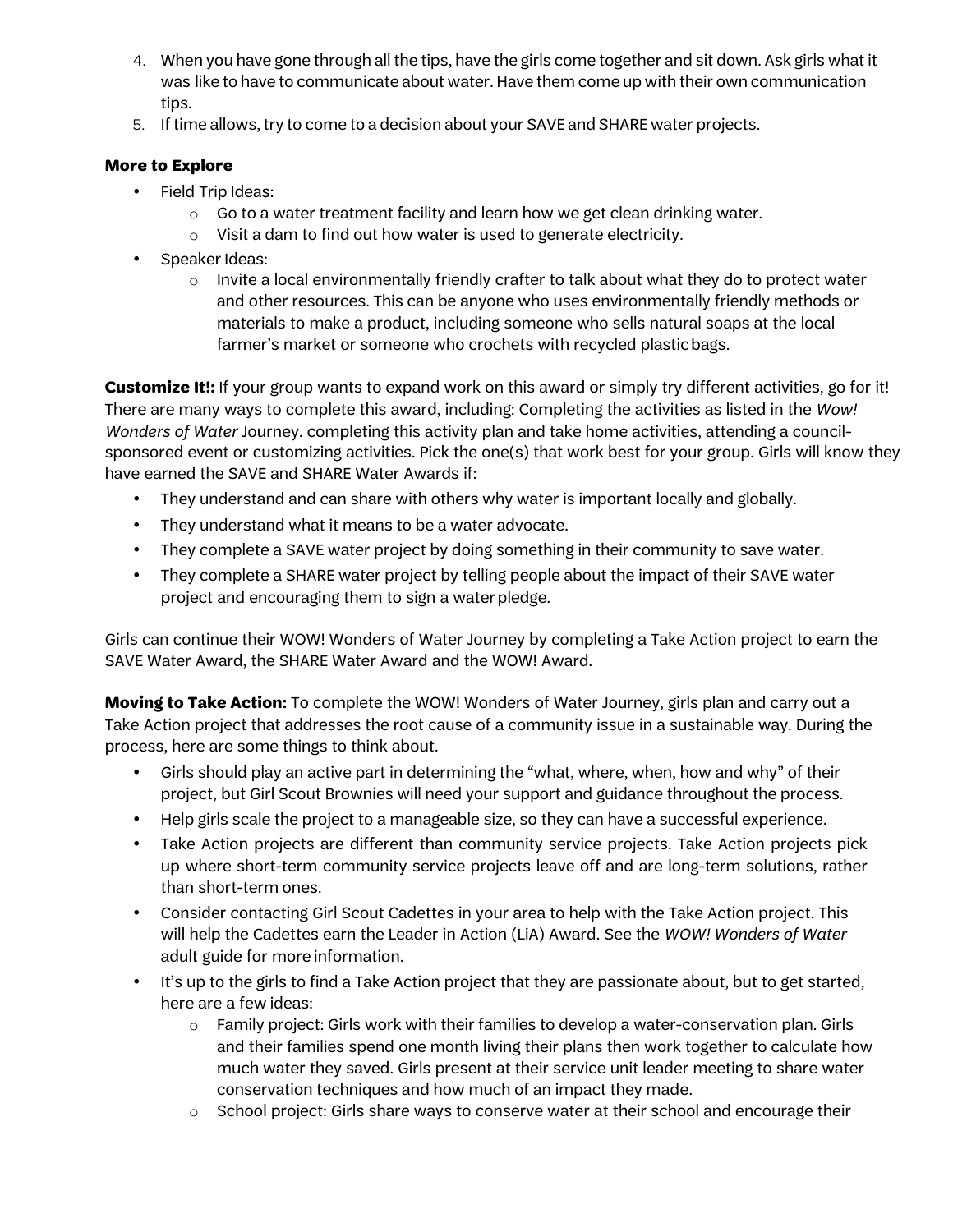classmates to put these ideas into action. Girls check in with classmates to see what they've done and share the results with their principal.

o Community project: Girls plan a water conservation fun day and invite other kids to join in. At the event, girls lead others in activities they have participated in, those from their journey book and others they find to teach others about water conservation. Girls create a pledge to have others sign and report their results to their family and friends at a troop celebration.

# **Family Follow-Up Email**

Use the email below as a template to let families know what you did at the meeting today. Feel free to add additional information, including:

- When and where you will be meeting next
- What activities you will do at the next meeting
- Family help or assistance that is needed
- Supplies or materials that girls will need to bring to the next meeting
- Reminders about important dates and upcoming activities

Hello Girl Scout Families,

We had a wonderful time learning about water advocates and protecting water. We earned the WOW! Wonders of Water LOVE Water award and are on our way to earning the WOW! Wonders of Water SHARE Water and SAVE Water Awards. We also learned what some girls in other places have to do to get clean water.

We had fun:

- Sharing the water promises we kept
- Doing an obstacle course to learn what girls in other countries have to do to get clean water
- Learning about water advocates and thinking of ways we can advocate for water, too
- Practicing talking to others about water

Continue the fun at home:

- Research online about local water issues in your area.
- Practice talking about water and why we should save it with your Girl Scout.
- Ask your Girl Scout about the Brownie Team's Take Action project and find out ways that you can help with the project.
- Look at the *WOW! Wonders of Water* Journey book and read about the adventures of Campbell, Jamila and Alejandra and the Brownie Elf.

Thank you for bringing your Brownie to Girl Scouts!

*This activity plan was adapted from Girl Scouts River Valleys.*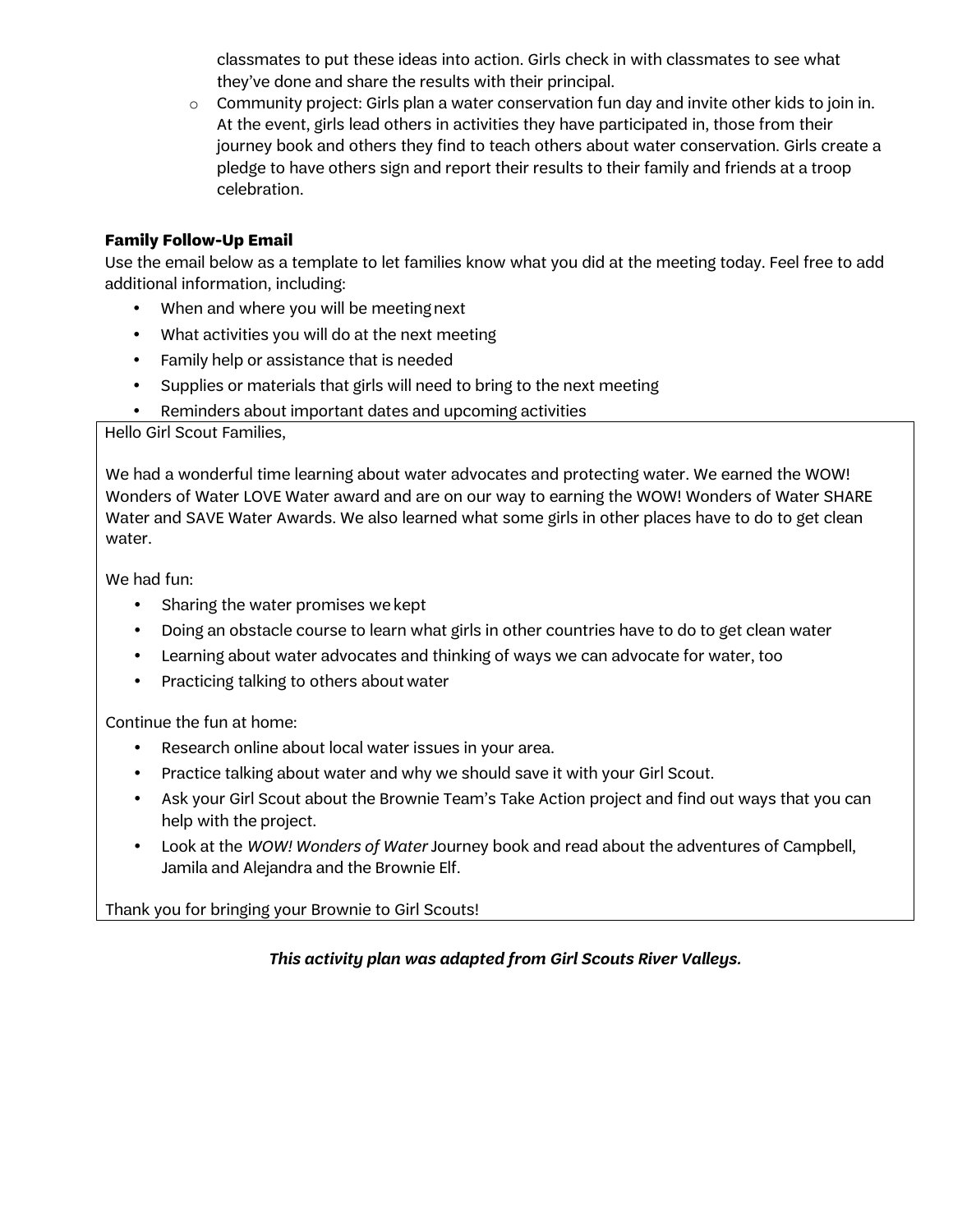#### **Water Advocates**

**Frances Lamberts** turned her backyard into a natural and friendly place for wildlife. She planted native trees and plants to attract birds. If plants need water, she uses rainwater she has collected. She fertilizes the soil of her gardens with compost she makes from decomposed leaves, grass and food. Her land now produces almost all of her food.

## **Is there a garden in your community your troop could fix up to make more water friendly?**

## **Who would you need to work with to get permission?**

Sibyl Martinez is a 10-year-old Brownie who is working with her troop to restore Bothin Marsh, a wetland near her home. Non-native plants have taken over the marsh. These keep the local plants, including pickleweed, from growing. If the local plants can't grow, the local wildlife has nothing to eat. Not only does her troop help remove non-native plants, they also educate others in the area about the marsh.

### **What can you do to protect your local water habitats?**

**Who could you get to help you?**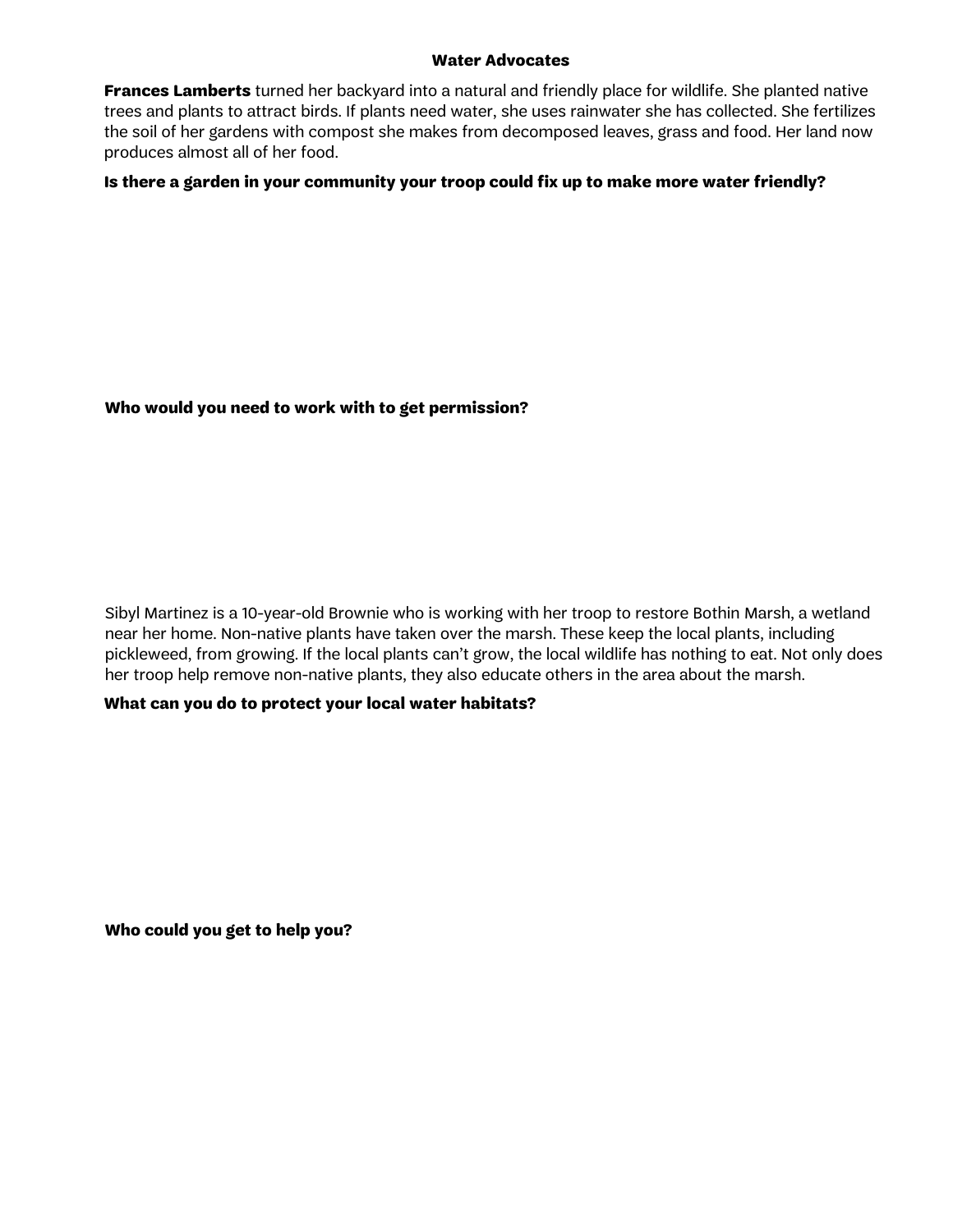#### **Water Advocates**

**Elisa Speranza** is a Girl Scout alumna who loves working with water. She not only works with water treatment plants in the United States, she is also president of Water for People, a nonprofit company that helps people in other countries build water projects. The company helps people get clean water for handwashing stations and toilets.

**Katherine Fondacaro** is 16 years old and is a master scuba diver. Every year, she travels to the Caribbean with a group of scientists. They study the coral reefs there and note the changes they see from year to year. Many of the coral reefs Katherine sees have become "sick" from ocean pollution. Katherine wants to study biology in school and teach others about what's happening to the oceans.

## **What can your Girl Scout troop do to keep your local water clean?**

**Who else could you teach about keeping water clean?**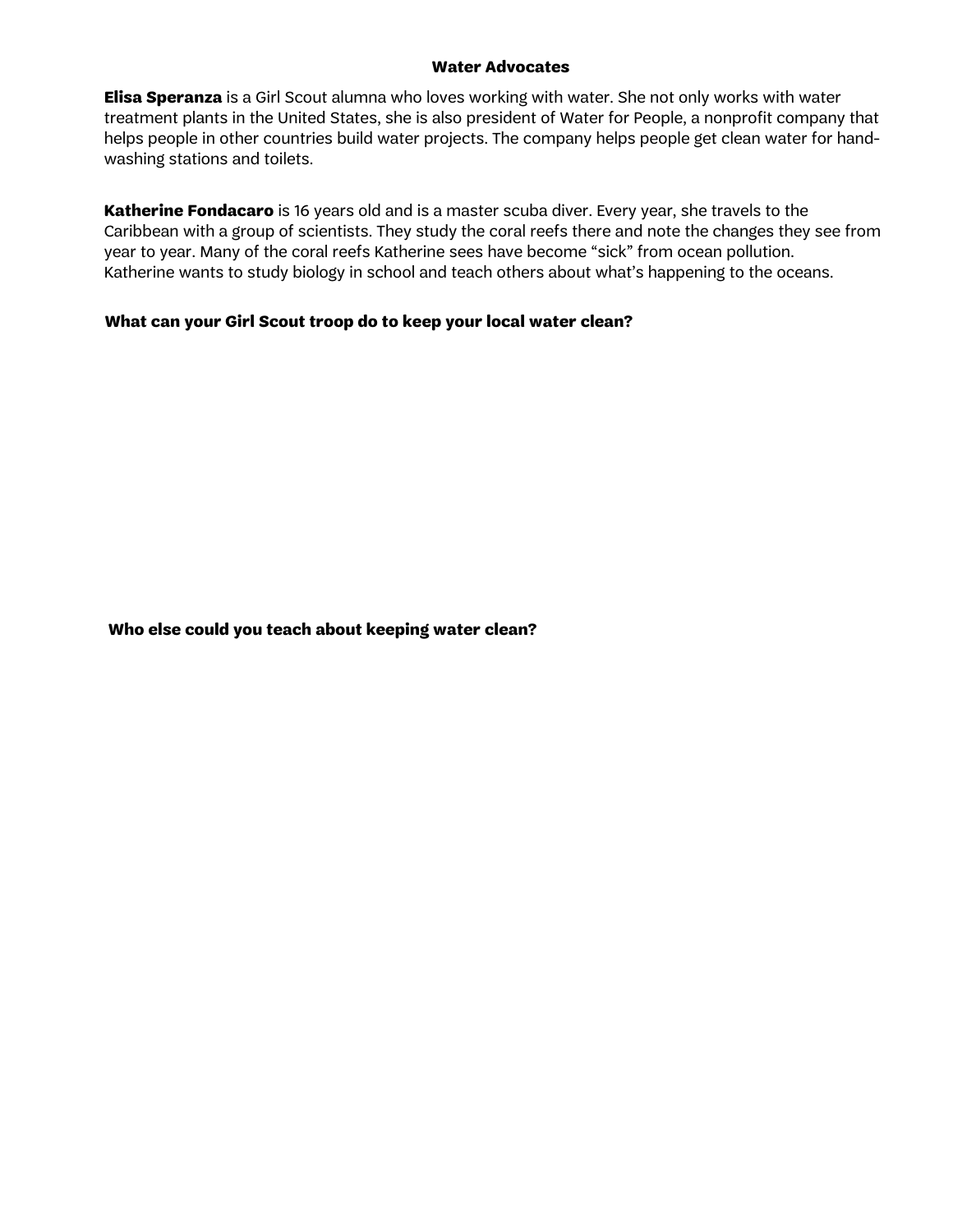Artist **Miwa Koizumi** uses plastic water bottles that would normally go into a landfill to make beautiful sculptures. Plastic bottles are made of chemicals called PET. Instead of breaking down like some garbage, PET lasts a long time. Using scissors and tools, Miwa carves the bottles she collects on the street into jellyfish, coral, anemones, and sea slugs.

**Megan and Renee Handley** worked with their Junior Girl Scout troop to help educate people about the Pacific garbage patch. A lot of garbage, especially plastic bags, get dumped in the water and eventually flow to the same area of the Pacific Ocean, called the Pacific garbage patch. Megan and Renee educated others to not dump garbage into the ocean and to use fabric shopping bags instead of plastic.

### **What reusable products could you teach people to use instead of products that get thrown away?**

**What ideas do you have to use plastic water bottles and other "trash" items to keep them out of the garbage?**